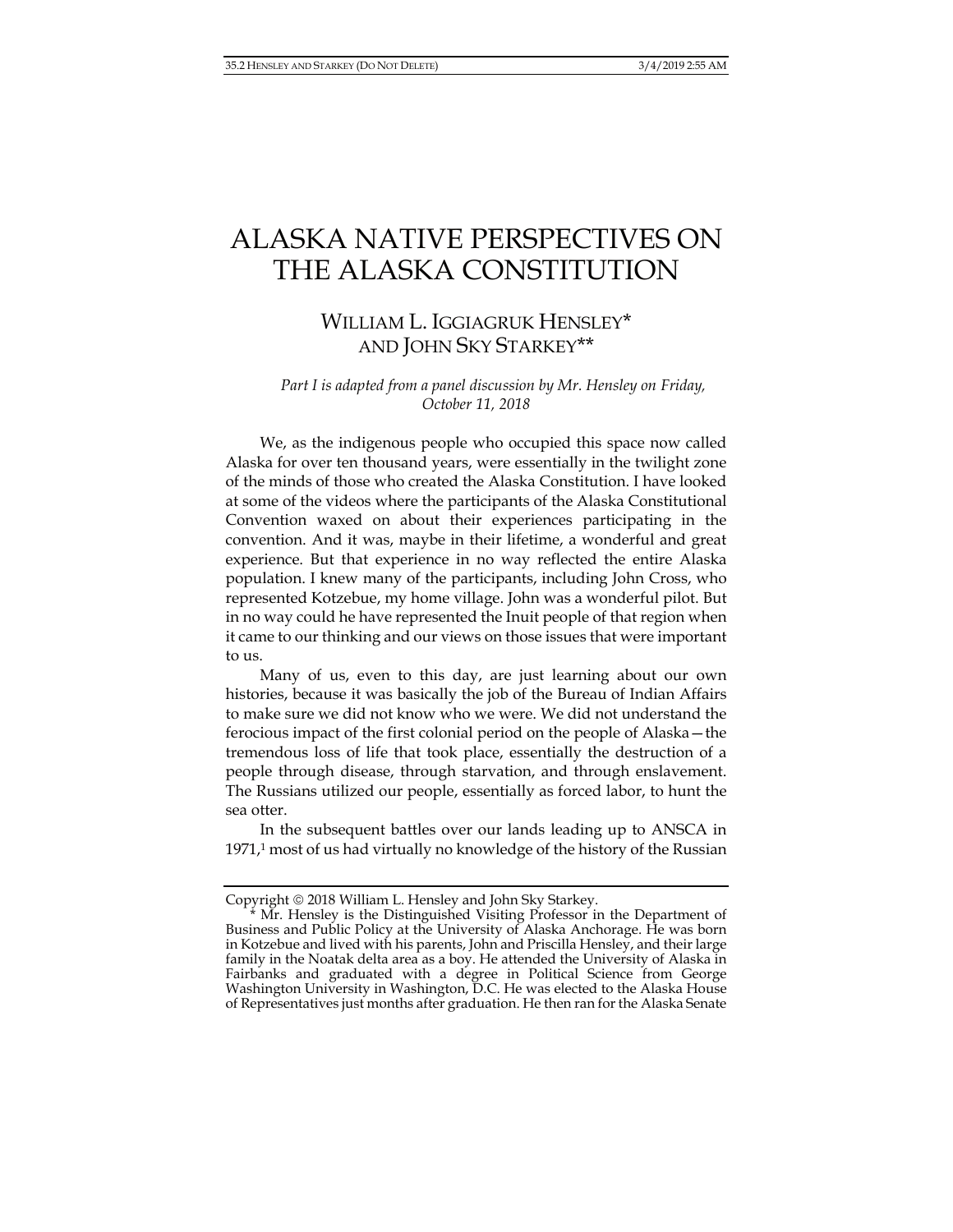period prior to 1867, or what came after the United States "purchased" Alaska because that history was not taught. So when we got into the battle over who owned Alaska, we were really fighting with one hand tied behind our back because we were ignorant of the history that was so key to forming our arguments before Congress. We did not know that there were less than 800 Russians in Alaska at any one time. How many Europeans does it take to establish sovereignty over a subcontinent-sized territory? The Russians had just a thin presence on the Aleutian Coast, and the Gulf of Alaska Coast down to Sitka. During that time, when the doors shut at night in the Russian fort, the Russians were inside and the Indians were outside with a cannon pointed at them. The Russians did not have control. That is history, but it is not ancient history.

Between 1867 and 1924, we had no rights as citizens of the United States. We could not own land. We could not vote. We could not file for a mining claim in our own territories. The reality is that we lived in a colonial world. We did not understand the nature of what took place in our past starting with Sheldon Jackson who was paid both as an agent of the Presbyterian church and as a government official. We did not understand the power of church and state that began to impinge on our lives. That power began to determine what was right and what was wrong, what was sinful and what was legal. And of course, we were expected to learn English so that we could be a better fit "for the social and industrial life of the white population of the United States, and to promote [our] not-too-distant assimilation."2 There is a question being debated these days about whether this forced assimilation was like a genocide. Although that is not a word that we have used, the term is somewhat appropriate in that the idea smacks of eliminating differences,

and served a full four-year term, in addition to a subsequent two-year term. Mr. Hensley served on the Board of Regents for the University of Alaska from 1984 to 1987 and was awarded an Honorary Doctor of Laws by the University in 1980. He worked on the NANA Regional Corp. (NRC) board for 20 years and was president of NANA Development Corp. and president of the parent company. He also spent ten years with Alyeska Pipeline Service Company and retired as Manager of Federal Government Relations in Washington, D.C.

 <sup>\*\*</sup> Mr. Starkey received his J.D. from the University of Oregon School of Law in 1986 and his B.S. from North Carolina State University in 1984. His legal practice focuses on tribal rights, especially in regards to hunting and fishing subsistence rights. Mr. Starkey is an enrolled member of the Cheyenne River Lakota tribe.

 <sup>1.</sup> *See* 43 U.S.C. § 1601(b) (2018) (outlining how the Alaska Native Claims Settlement Act (ANCSA) addresses "the real economic and social needs of Natives, without litigation, with maximum participation by Natives in decisions affecting their rights and property").

 <sup>2.</sup> *See* Gary C. Anders, *Social and Economic Consequences of Federal Indian Policy: A Case Study of the Alaska Natives, 37 ECON. DEV. & CULTURAL* 

CHANGE 285, 300 n.2 (1989).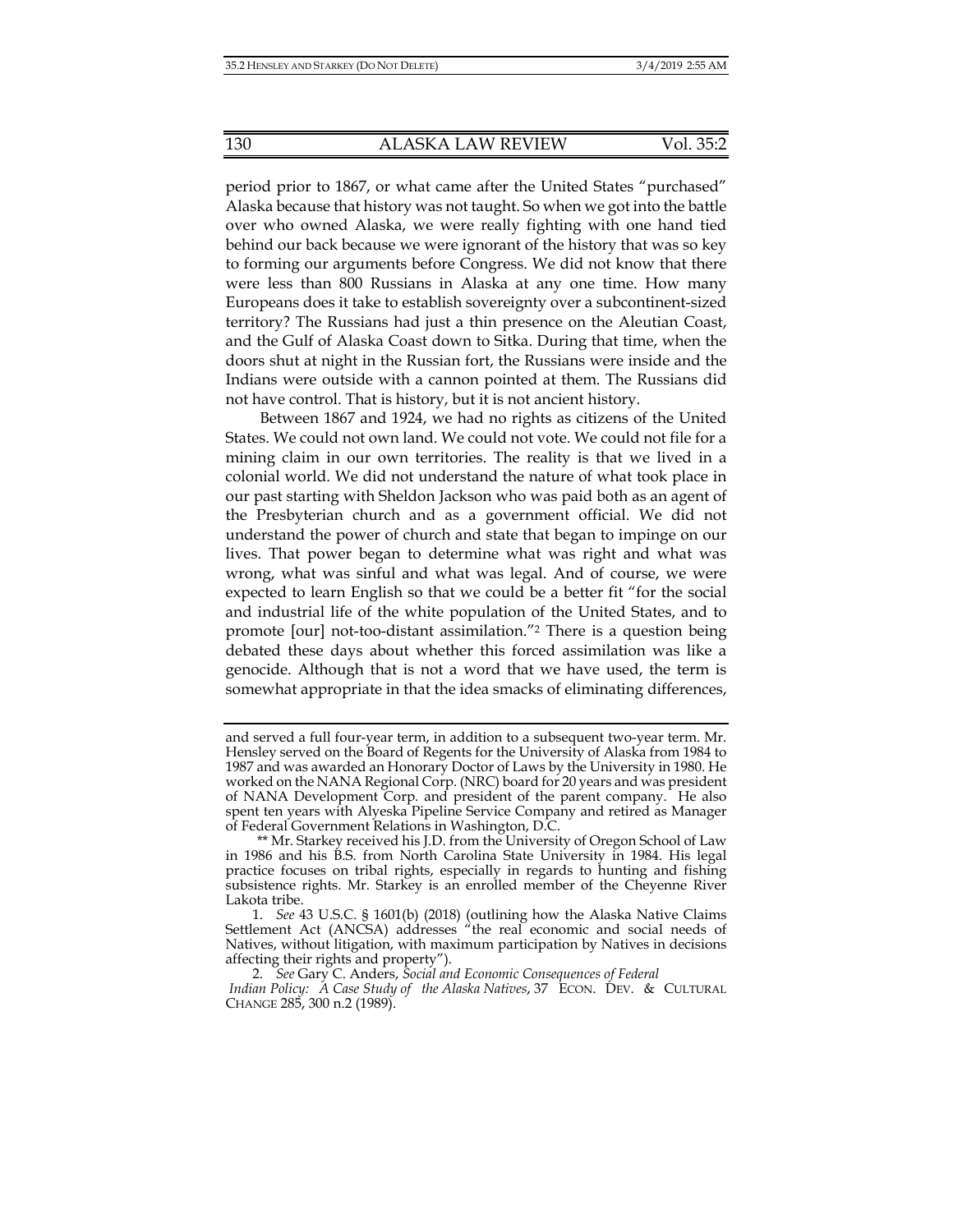eliminating languages, eliminating institutions, as well as eliminating art and music and other meaningful parts of our culture.

We tried to make adjustments because that is just the way life is. When an invasive species like a bird or plant comes around, the indigenous species have to make adjustments as best as they can. Our predecessors decided that they ought to start learning how to use the political system, how to vote, and how to take some responsibility for what was happening in their environment.

But at the same time, the very bases of our existence were being ruthlessly destroyed. The whaling world contributed to the livelihood of thousands of people up north who depended on the 30,000 bowhead whales and the tens of thousands of walruses that were hunted for ivory and later reduced to ten percent of what they were before. Then the non-Natives began to sell alcohol because it was so profitable. It had tremendous impacts on our people.

In southeast Alaska, indigenous people had managed to figure out ways to control the streams for thousands of years. Certain peoples had rights to utilize those streams productively. But after 1867, the canned salmon industry built canneries all the way from southeast Alaska to my hometown of Kotzebue, which is above the Arctic Circle. They basically began to privatize salmon through the use of fish traps. This caused great distress among those people who depended on the salmon for their livelihood. On top of that, the Migratory Bird treaties<sup>3</sup> criminalized our need to hunt migratory birds in the spring for a change of diet. And, of course, we were not consulted on that issue. Nevertheless, we tried to be good citizens. We fought in World War II and we fought in the Korean War. My own parents joined the Alaska Territorial Guard. We wanted to protect our country.

As time went on, we began to lose our majority within the population. By 1950, there were about 128,000 Alaskans. By 1960—the year after statehood—the population was 226,000, and we were now in the minority. And, of course, that was common throughout the West. The formation of states in the western United States took place as soon as the Indians were put into reservations and under control, and enough non-Native population came to form a government. That is the American process. It was not our idea, but did anybody take the time to go out to our villages and learn to speak our languages to try to explain what was happening and what was going to happen? I doubt it.

All of this is part of the history that brought us to the Alaska Constitutional Convention. The truth of the matter is that we were not

 <sup>3.</sup> *E.g*., Migratory Bird Treaty Act of 1918 (MBTA), 16 U.S.C. §§ 703–712 (2018).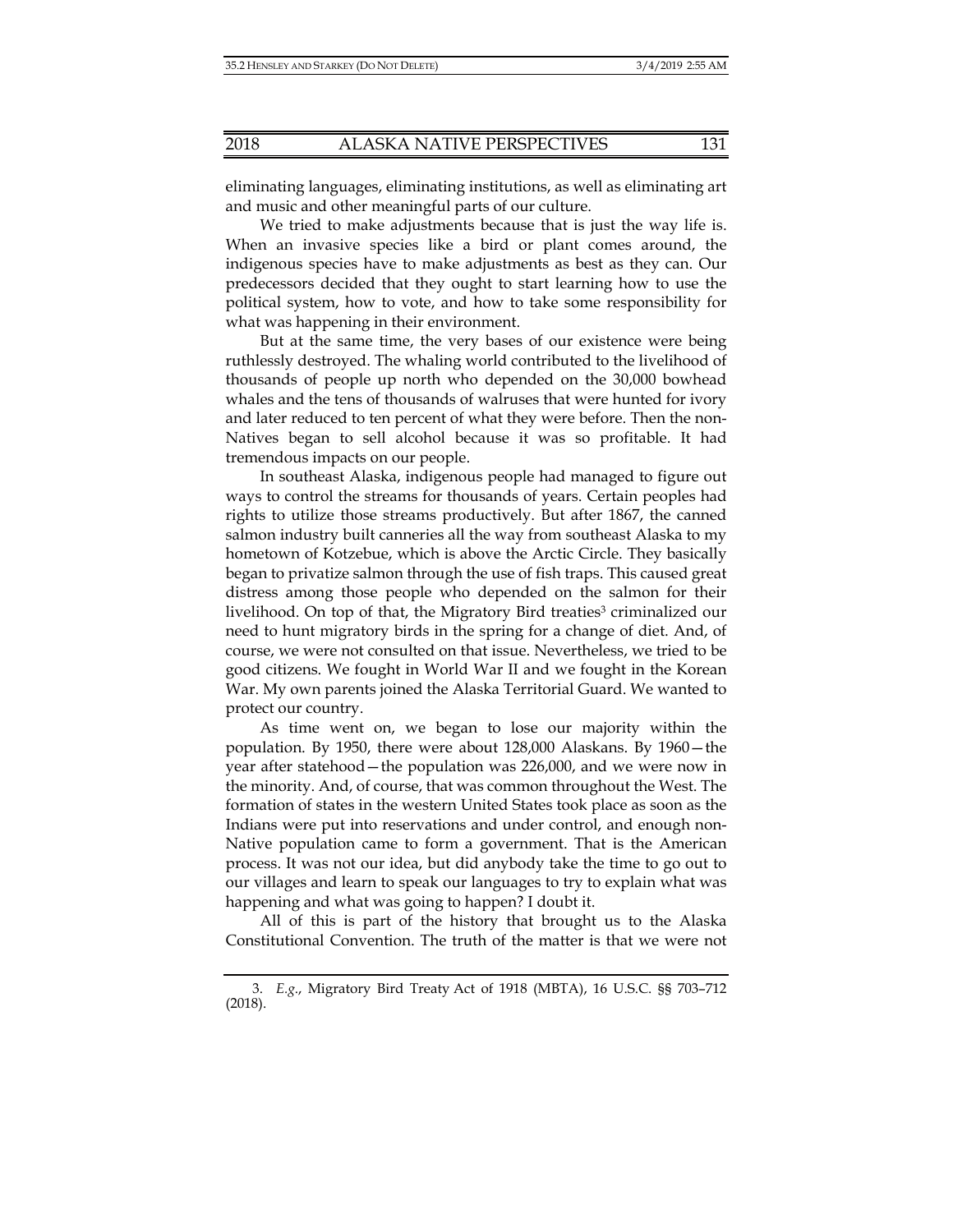there at the Alaska Constitutional Convention in 1955. It was before my time, so I do not know why our people did not see the significance and importance of the work that was being done with the constitution. At that time, there were Alaska Native politicians, including the first Alaska Senate President*.*

The issues that still plague us today have their roots in the Alaska Constitution. Concerns about land, languages, participation in our educational system, and the importance of fish and game to our lives are absent in the document. If the Alaska Constitution had just included a few key phrases, that could have made a great deal of difference.

The new constitution had real deficiencies. There was no recognition whatsoever of the tribal governments that existed at the time. None. And let me give you an example of how the constitution affected my hometown. Before statehood we had a tribal government. As soon as the fourth class city, Title  $29<sup>4</sup>$  came into effect, the non-Natives organized a city government, quickly took control, and invited the Bureau of Land Management to survey the land. They did not give us a real choice about whether it should be a general townsite or a Native townsite, and before we knew it, they had bought up the entire spit on which Kotzebue is located. They paid \$50 or \$75 or \$100 per lot for property that today that is worth \$40,000 or \$50,000 per lot. So today we have become squatters and renters because of what they did. The reality is that the Alaska Constitution did not even have any kind of mechanism for regional planning that could have been useful for us.

At the time of the Alaska Constitutional Convention, there were still elements of racism. It was only ten years before that they had passed the Indian civil rights law that eliminated the signs that said "no dogs or Natives allowed" or "Natives only" or "Natives need not apply."5 There were property covenants in Rogers Park and Turnagain where we were not allowed to buy a lot unless we were servants. In Juneau, the only thing we had for elders was a pioneer home. Well the pioneer home was, sadly, not for us. But I did fight to get some facility for our elders in Kotzebue, and I had to do it under the pioneer home law because that was the only thing we had going on for elderly people. But the law said "applicability to natives—any Alaska Native receiving aid from the US government is hereby ineligible." We could not get in the pioneer home.

 <sup>4.</sup> Title 29 of the Alaska Statutes addresses Municipal Government. ALASKA STAT. § 29.04.030 (2018).

 <sup>5.</sup> The Alaska Anti-Discrimination Act was adopted by the Territorial Legislature in 1945. Act of Feb. 21, 1945 Alaska Sess. Laws ch. 2, 35–36 (codified at ALASKA STAT. §§ 18.80.200-.295).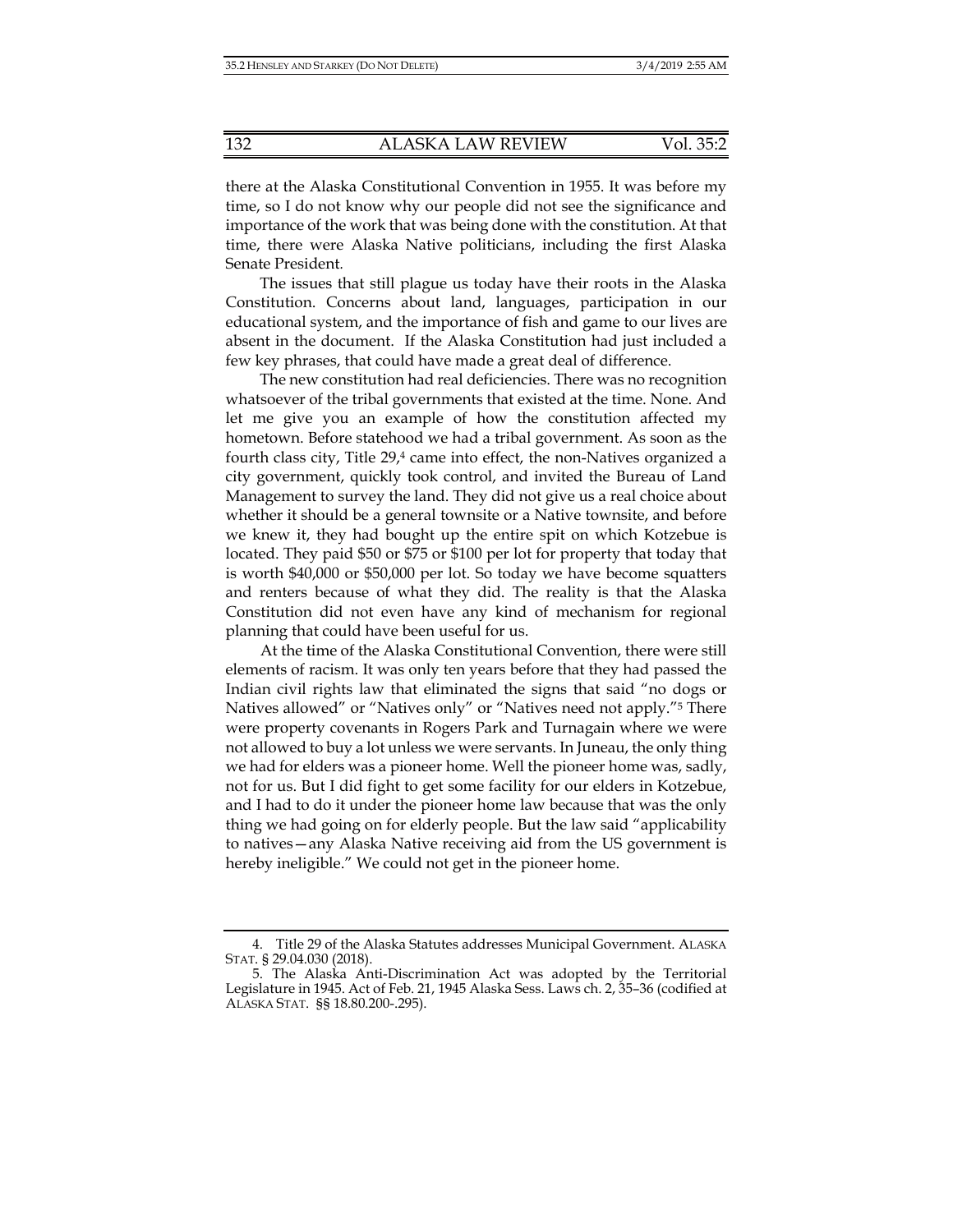But the good news is that this is America. And thank God that Secretary of State Seward decided that Alaska should become part of the United States. Had we stayed with the czar, we would have literally no rights whatsoever. Our land rights would be about as deep as a reindeer could chew. There would be nothing like what we have today, insofar as our land is concerned. But the reality was that we had to fight the miners and the businessmen, and the forest product industry, who did not believe we had the ability and the sense to manage our own affairs. They never thought that we would be able to help manage Alaska.

The Alaska Constitution is a great constitution. It would have been greater had it recognized the fact that we were here and had been here for a long time. But we were not truly participating with only one out of fiftyfive delegates.6 Our thoughts, values, history, and issues were simply not reflected in the Alaska Constitution.

## *Part II is adapted from a Panel Discussion by Mr. Starkey on Friday, October 11, 2018*

I will focus my comments mostly on Article 8 of the Alaska Constitution because that section would have had been significantly different if there had been greater Alaska Native representation at the convention.

But first, I would like to consider the Preamble to the Alaska Constitution. The Preamble says,

We the people of Alaska, grateful to God and to those who founded our nation and pioneered this great land, in order to secure and transmit to succeeding generations our heritage of political, civil, and religious liberty within the Union of States, do ordain and establish this constitution for the State of Alaska.7

Muktuck Marston raised an issue with the use of the word "pioneer" in the Preamble. He pointed out how Alaska Natives were excluded from that Preamble. And out of fairness and justice, he argued that there should be a provision in the Constitution that acknowledged the issue of fishing sites for Alaska Natives and how they deserved control and title.<sup>8</sup> People were walking in and taking those rights without regard for Alaska Natives. The proposal to acknowledge historical fishing rights was defeated, and indeed, it never even came to a vote at the convention.

 <sup>6.</sup> Frank Peratrovich was the only Alaska Native delegate to the Alaska Constitutional Convention. *History of Klawock Cooperative Association*, KLAWOCK COOP. ASS'N, http://www.klawock.org/about.html (last visited Jan. 13, 2019).

 <sup>7.</sup> ALASKA CONST. pmbl.

 <sup>8.</sup> VICTOR FISHER, ALASKA'S CONSTITUTIONAL CONVENTION 137–39 (1975).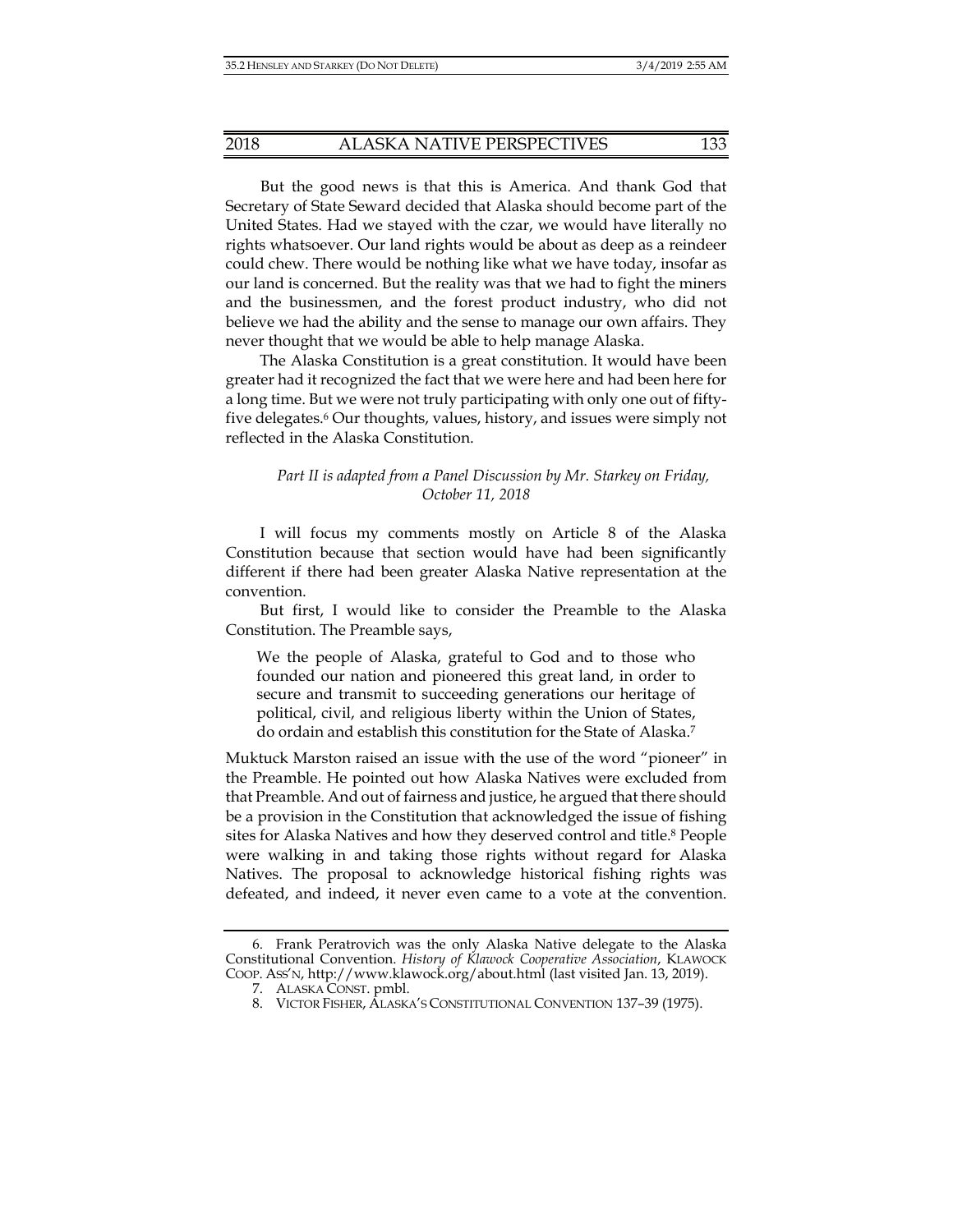Instead, the delegates cast it aside and declared that fishing sites would be a federal issue. This ignored the fact that there were 100 million acres of state land that were going to be under state control, separate from any federal action. Everyone at that convention either knew or should have known that the subsistence way of life was essential to one quarter of Alaska's population. A quarter that was not represented at that convention.

In contrast, if you look at the Hawaii Constitution, its preamble states, "We, the people of Hawaii, grateful for Divine Guidance, and mindful of our Hawaiian heritage and uniqueness as an Island State, dedicate our efforts to fulfill the philosophy decreed in the Hawaii state motto, 'Ua Mau ke Ea o ka ʻ Āina i ka Pono.'"9 What a difference in preambles. What a difference a few delegates made in their constitution.

Article 8 is the part of the Alaska Constitution that defines the use of natural resources for the state. One of the prime motivations of the people that wanted statehood was to be in control of the development of natural resources, including fishing as well as mining, without interference by the federal government. The basic thrust of Article 8 is to promote the development of resources consistent with beneficial uses. There is the "common use" clause, which has been interpreted similar to the public trust doctrine, but there is absolutely nothing explicitly about subsistence hunting and fishing in there. To the contrary, what is in Article 8 is the enshrinement of equal protection to ensure that natural resources can be developed by all;10 there is no special privilege for natural resources for Alaska Natives.

In contrast, if one looks at the Hawaii Constitution, there is a provision that directly addresses Native Hawaiians' rights: "The State reaffirms and shall protect all rights, customarily and traditionally exercised for subsistence, cultural and religious purposes and possessed by [the native Hawaiian] tenants."<sup>11</sup> I suggest to you again that Article 8 would have been significantly different if there had been substantial Alaska Native participation during the constitutional convention. Rights to subsistence hunting and fishing were intentionally *not* included and the issue was left to the federal government.

This becomes even more important in Alaska than other places. Tribes in the "lower 48" have reservations. They have Indian country, they have self-determination, and they have places where they can

 <sup>9.</sup> HAW. CONST. pmbl.

 <sup>10.</sup> ALASKA CONST. art. VIII, § 17 ("Laws and regulations governing the use or disposal of natural resources shall apply equally to all persons similarly situated with reference to the subject matter and purpose to be served by the law or regulation.").

 <sup>11.</sup> HAW. CONST. art. XII, § 7.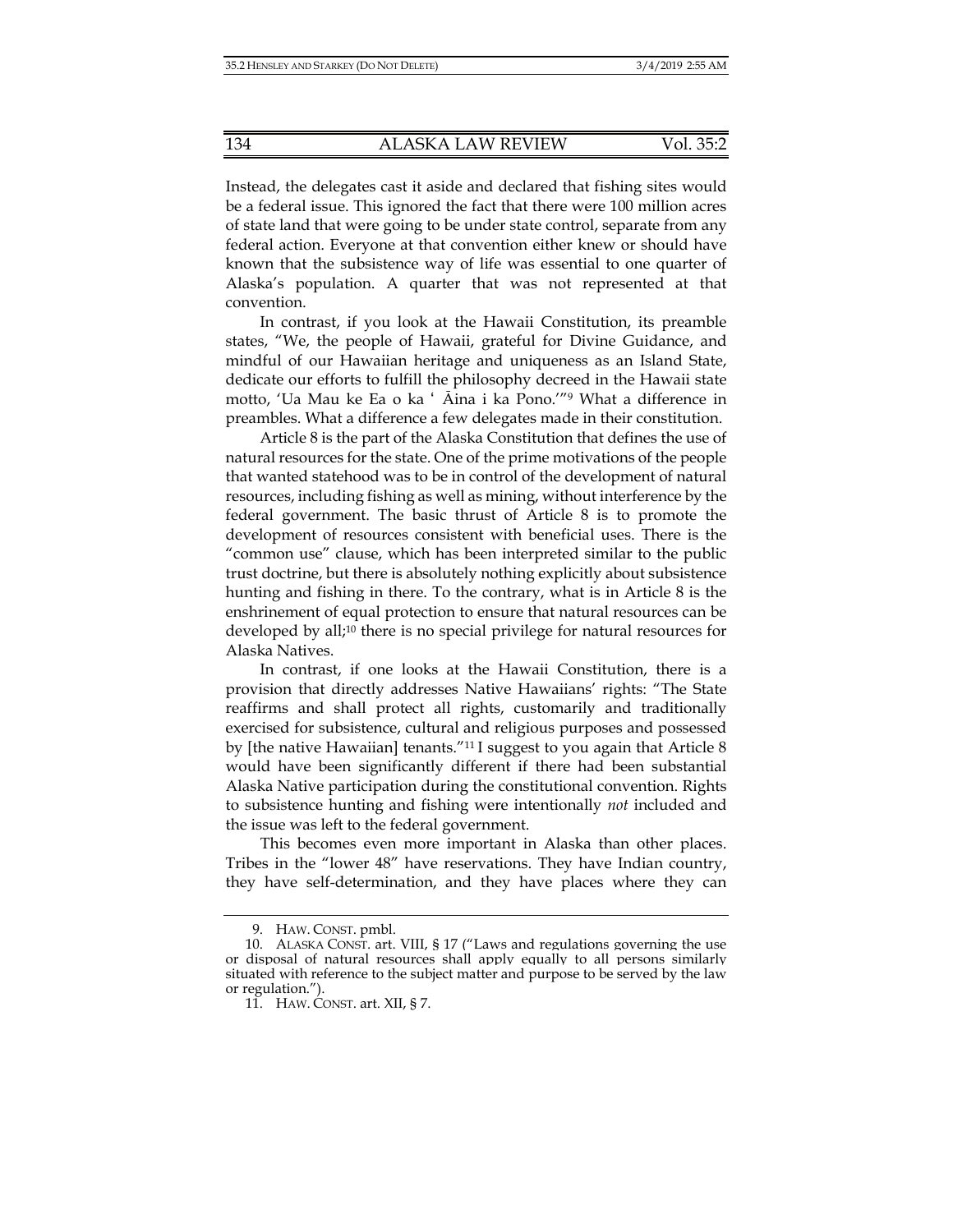protect their culture and their hunting and fishing and other resources. In Alaska, the prevailing thought is that the State of Alaska has the authority to manage even Native lands. In current practices, the State of Alaska, the Board of Game, and the Board of Fisheries—dominated by commercial and sport interests—regulates those lands including the 40 million acres of ANSCA lands. So Article 8 becomes even more important than in other states where Native Americans have some control over their lives.

So what would happen now if the Alaska Supreme Court took into consideration the fact that the Alaska Natives—a quarter of the population—were largely excluded from the constitutional process? The Alaska Supreme Court does sometimes look at historical factors—the historical context of the constitution when it was enacted. But to my knowledge—and I have read nearly all the cases that have to do with Article 8—there has never been any kind of explicit, or even implicit, recognition about this exclusion, about the failure to look at Native American hunting and fishing rights in the constitution.

If you look at the way Article 8 has been interpreted—or the constitution in general—there are only a few cases where the Alaska Supreme Court has acknowledged the historical and continuing context of the importance of subsistence hunting and fishing, not only as to nutritional and economic values, but culturally. One was *Frank v. State*,12 which enshrined, under First Amendment religious freedoms, the right to take moose for potlatches. There, the Court did rely on the importance of cultural practice but as a religious freedom,13 and not under Article 8. And then in *Alvarado v. State,*14 which secured the right for Alaska Natives to have Native people on juries, the Court again looked at the cultural differences between Native villages and urban areas. But again, this was a due process claim and not one arising under Article 8.15

In the Article 8 context, it is interesting to look at the early cases when the Alaska Supreme Court Justices were closer to the origins of the Alaska Constitution. In *State v. Tanana Valley Sportsmen,*16 for example, the Alaska Supreme Court explicitly recognized in a footnote the continued importance for the culture and the well-being of Native villagers to have opportunities to hunt and fish on their lands.17 Then, in the 1980s and 1990s, the court made several decisions that interpreted Article 8 as related to subsistence hunting and fishing rights. In cases like *McDowell* 

 <sup>12. 604</sup> P.2d 1068 (Alaska 1979).

 <sup>13.</sup> *Id.* at 1073.

 <sup>14. 486</sup> P.2d 891 (Alaska 1971).

 <sup>15.</sup> *Id.* at 899.

 <sup>16. 583</sup> P.2d 854 (Alaska 1978).

 <sup>17.</sup> *Id.* at 859 n.18.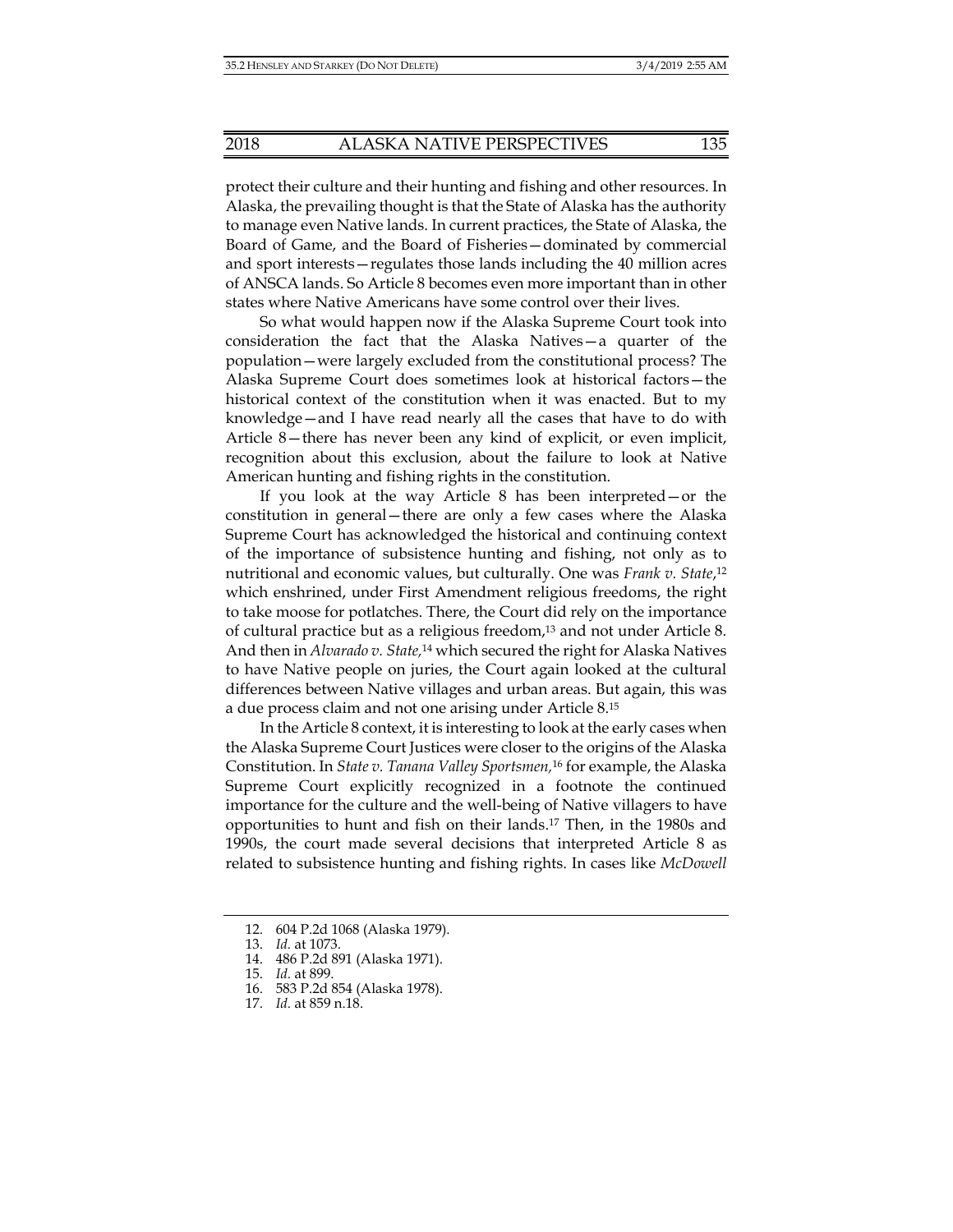*v. State*, 18 the Court interpreted several sections in Article VIII to require equal access to fish and wildlife resources for all Alaskans, regardless of residency. The Court acknowledged the importance of subsistence uses for Alaskans regardless of residency, however, *McDowell* set up a chain of events and decisions which diluted protections for the subsistence way of life in rural Native and non-Native communities.19

The worst case that interprets subsistence rights under the Alaska Constitution in my opinion is not *McDowell*, but rather the 1995 case *State v. Kenaitze Indian Tribe.*20 Until the *Kenaitze* decision, state law recognized that giving a priority for hunting and fishing to subsistence users who lived near the resources is important when those fish and wildlife resources are in short supply. But in *Kenaitze*, the Court held that it violates the constitutional provisions in Article VIII to consider how close the fish and wildlife resource is located to where the user lives.<sup>21</sup> To take proximity of the resource to where the subsistence users live would be to take "residency" into account and would *per se* be a violation of equal protection.22 In my view, this superficial application of *McDowell*'s residency-focused approach to equal protection analysis ignored the reality that traditional subsistence uses occur in the traditional hunting and fishing areas close to a village. Even worse, in my view, in the same case the Court found that it was *not* a violation of equal protection to deny the Kenaitze Indian tribe the right to hunt in their traditional territory even though other tribes elsewhere in the state have that right. The Court upheld the classification of the land and waters in the Kenaitze Tribe's traditional hunting and fishing area as a "non-subsistence area" where it is illegal for the State to implement the protections for subsistence hunting and fishing that remain in State law.23 There was no analysis by the Court about the cultural and historical context of the lands as related to the tribe's traditional way of life. The Court simply held that there is no right to have "convenient" access to subsistence resources.24 There was no acknowledgement that subsistence uses by Alaska Natives are closely tied to their traditional territory.25

 <sup>18. 785</sup> P.2d 1 (Alaska 1989).

 <sup>19.</sup> John Sky Starkey, *Protection of Alaska Native Customary and Traditional Hunting and Fishing Rights Through Title VIII of ANILCA*, 33 ALASKA L. REV. 315–28 (2016).

 <sup>20. 894</sup> P.2d 632 (Alaska 1995).

 <sup>21.</sup> *Id.* at 639.

 <sup>22.</sup> *Id.*

 <sup>23.</sup> *Id.* at 642.

 <sup>24.</sup> *Id.* at 640.

 <sup>25.</sup> I also want briefly respond to the suggestion the Alaska Constitution should be amended to deal with these concerns. Following *McDowell*, there were actually five special sessions where they tried to get a constitutional amendment